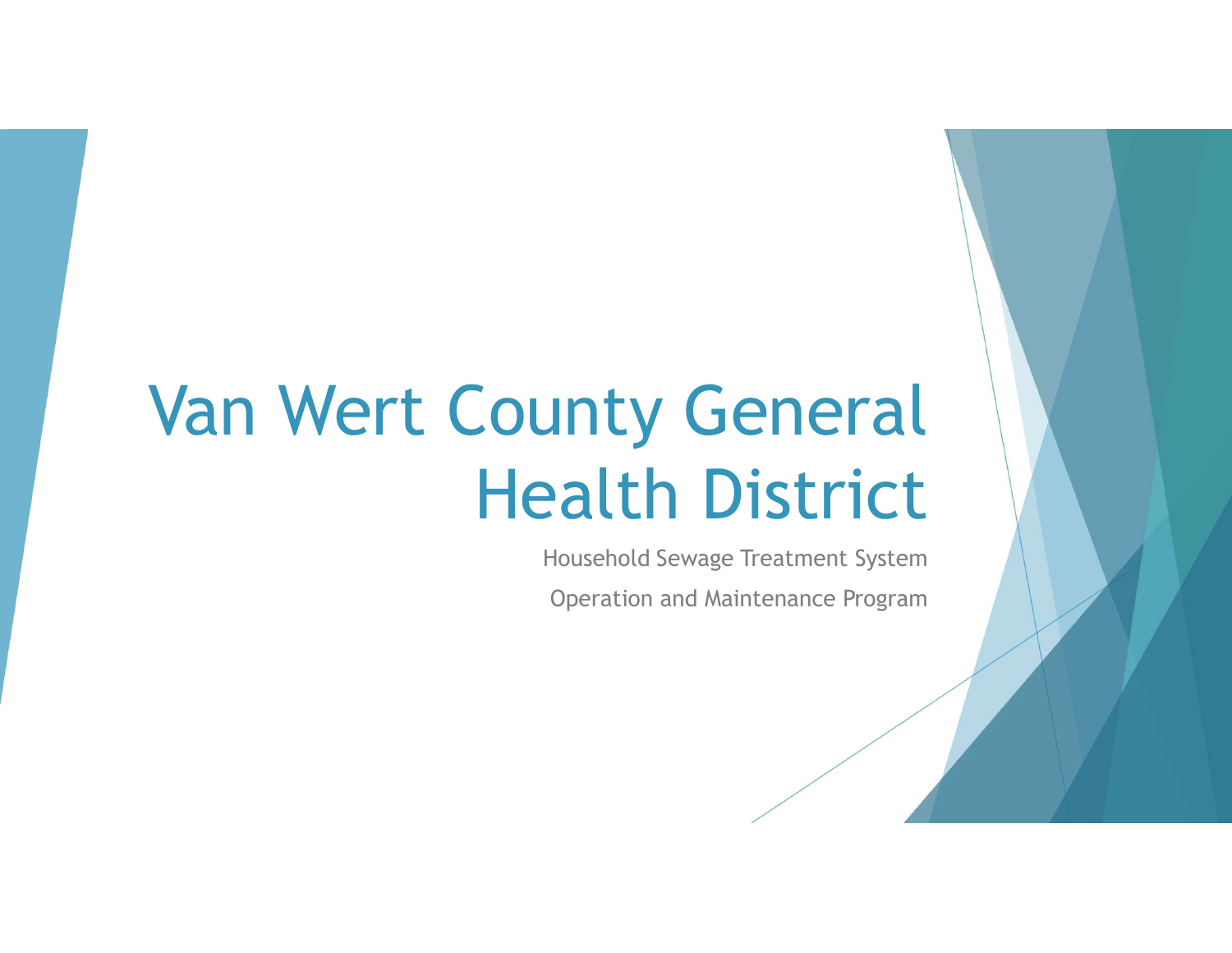#### Ohio Law and Regulations

- In 2015, new guidance was implemented requiring health departments to establish an operation and maintenance permitting program for sewage treatment systems. The purpose of the revision is to ensure that systems are being maintained properly, not causing a public health nuisance and help educate home owners.
- Ohio Administrative Code 3701-29-19
- Ohio Revised Code 3718.02 (A)(7)

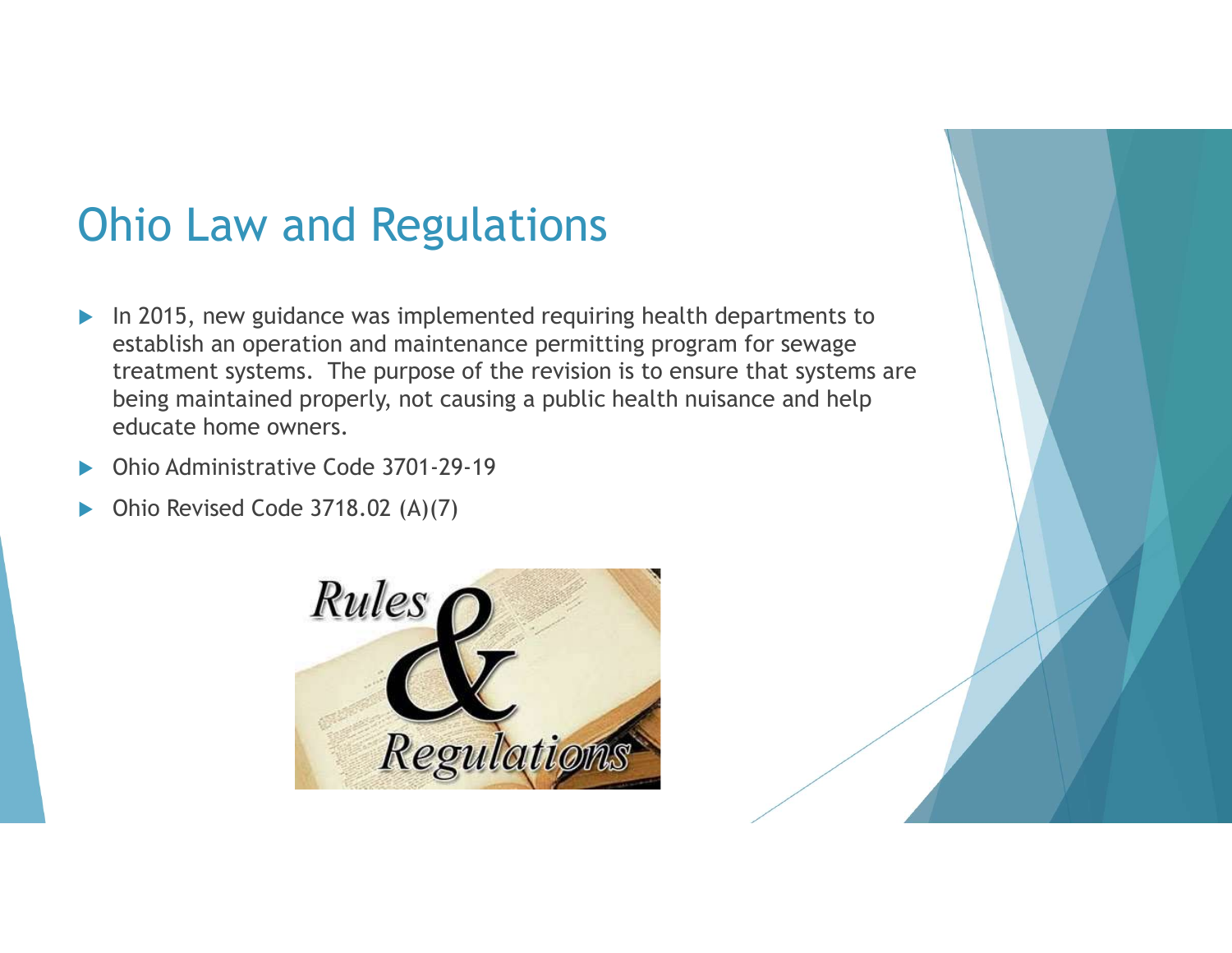#### Importance of the O&M Program

- **This is a state mandated program that has not been implemented or enforced** in Van Wert County until this year
- Different types of systems require specialized maintenance that may get neglected by homeowners
- $\blacktriangleright$  Neglecting maintenance of these systems can cause them to fail sooner, causing a public health nuisance and possibly contaminate ground water



se note: Septic systems vary. Diagram is not to s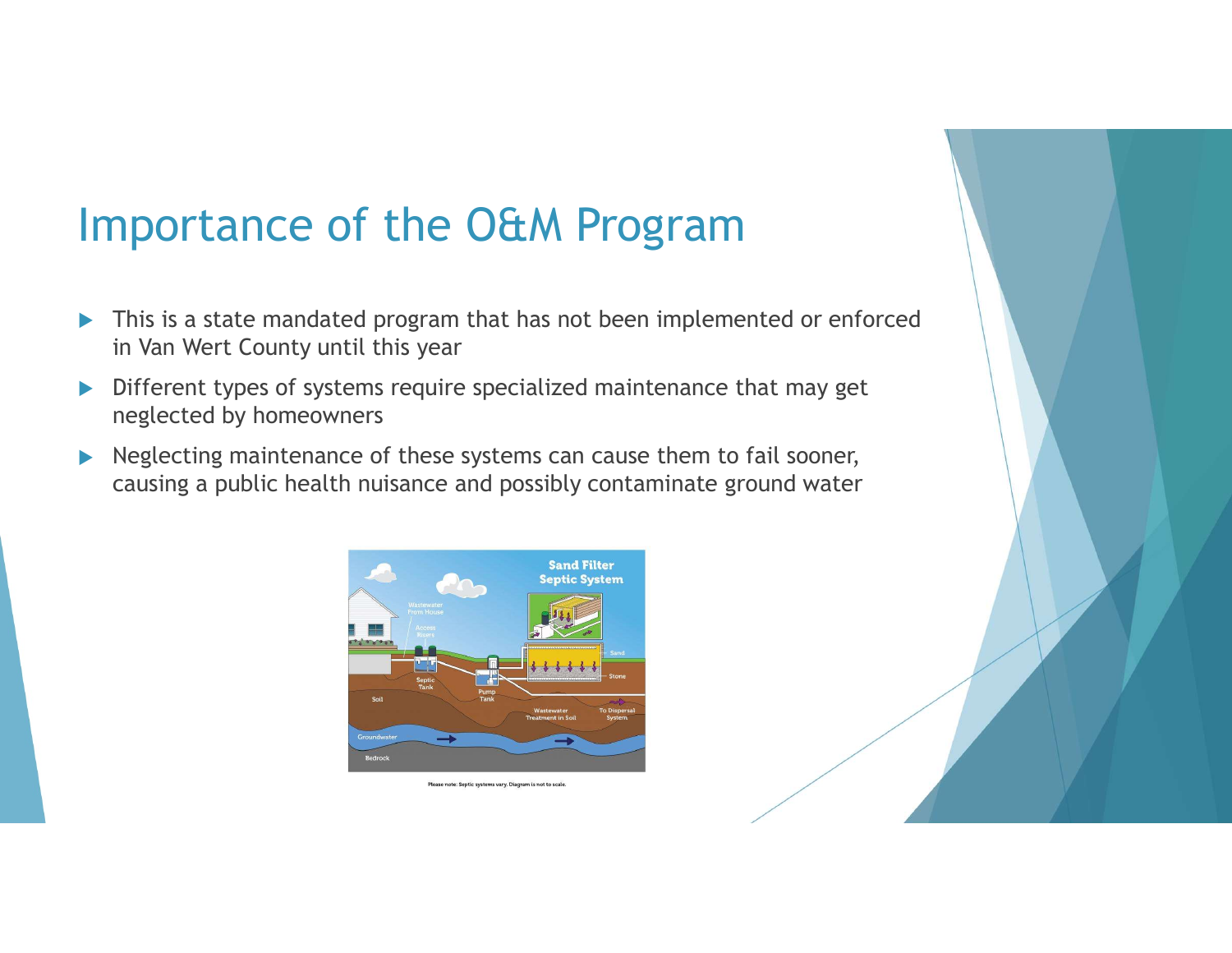## Van Wert County's O&M Plan 2021

- The following systems will be added to the O&M program this year:
	- Permitted systems from 2010-present
	- All NPDES systems
	- Real estate inspections and transfers in 2021
	- $\blacktriangleright$  Homes voluntarily added to the program by owners
- Anticipate adding 200+ properties for the first permit period



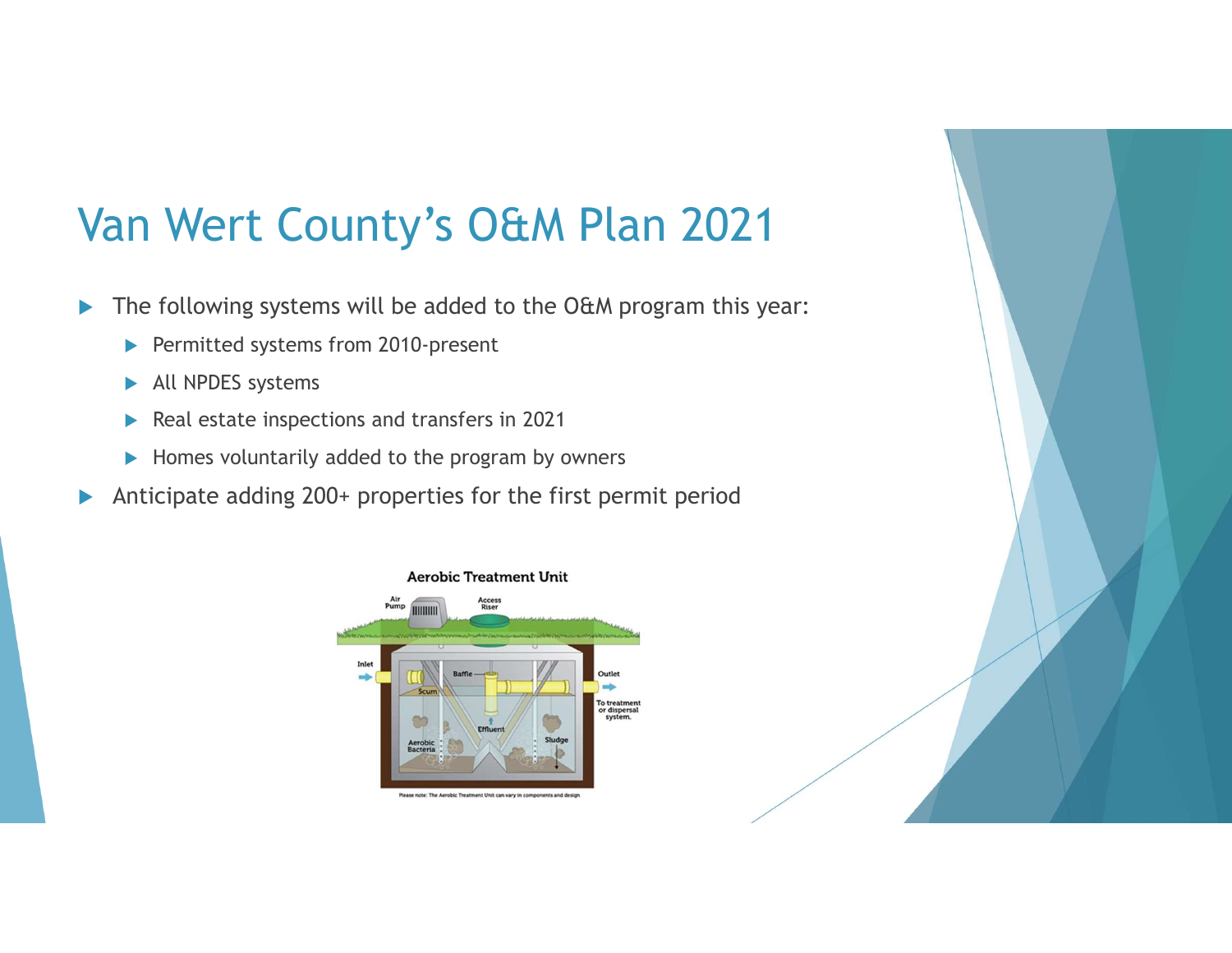### Van Wert County's 5 year plan

#### ▶ 2022

- ▶ 2004-2009 permitted systems
- ▶ 2022 real estate inspections/transfers
- **Nolunteers**
- **Remaining properties from 2021**
- 2023, 2024, 2025
	- $\blacktriangleright$  Real estate inspections/transfers
	- **Nolunteers**
	- ▶ 4 townships each year

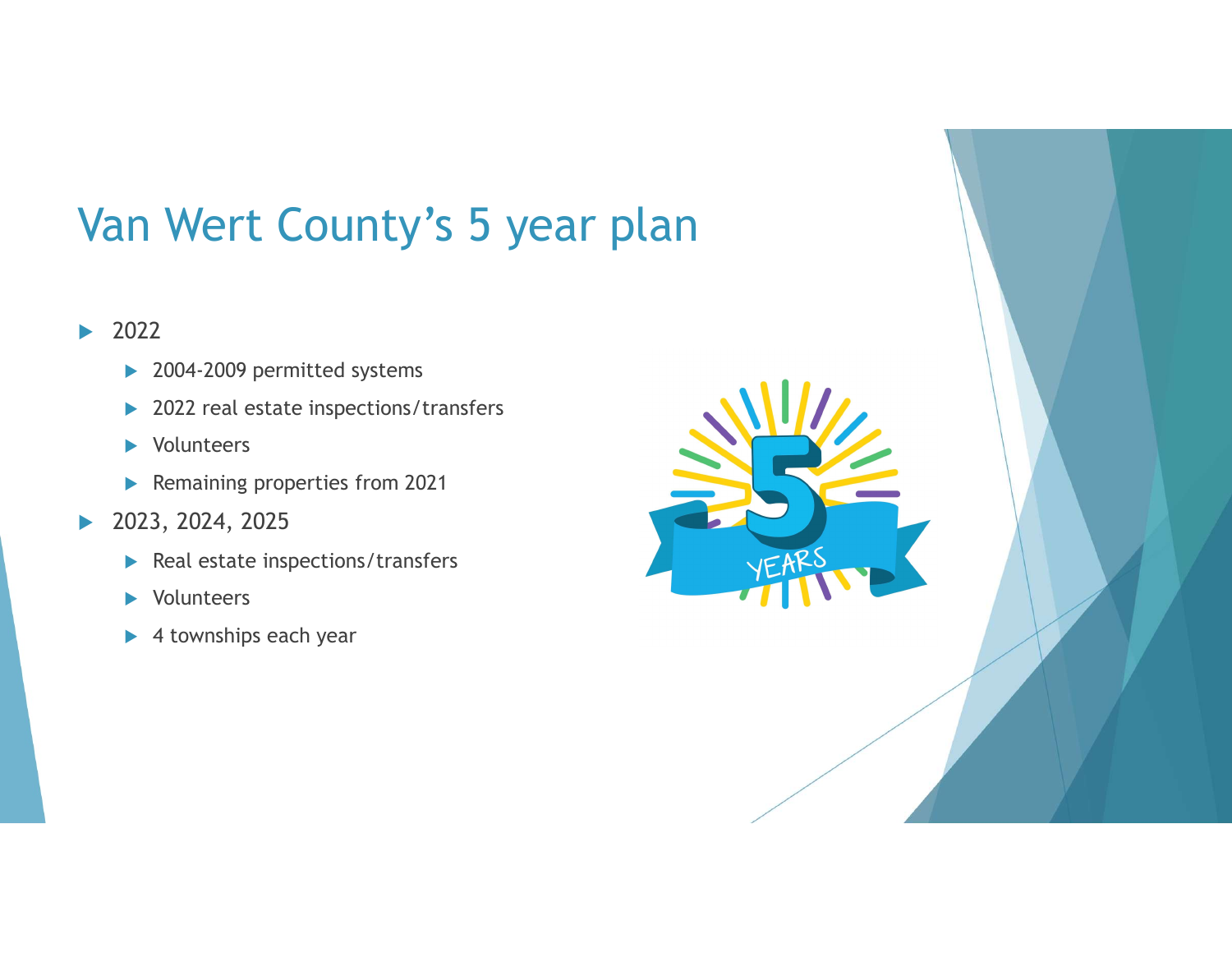#### Permit Application Process

- ▶ July 15, 2021 the selected homeowners will receive their first letter explaining the permit requirements and the required fee of \$50 every 5 years.
- Homeowners will choose between three options to satisfy the evaluation requirements
	- $\blacktriangleright$  Have a registered service provider complete the evaluation
	- $\triangleright$  Submit proof of maintenance within the past 1-2 years
	- $\blacktriangleright$  Request a sanitarian complete the evaluation

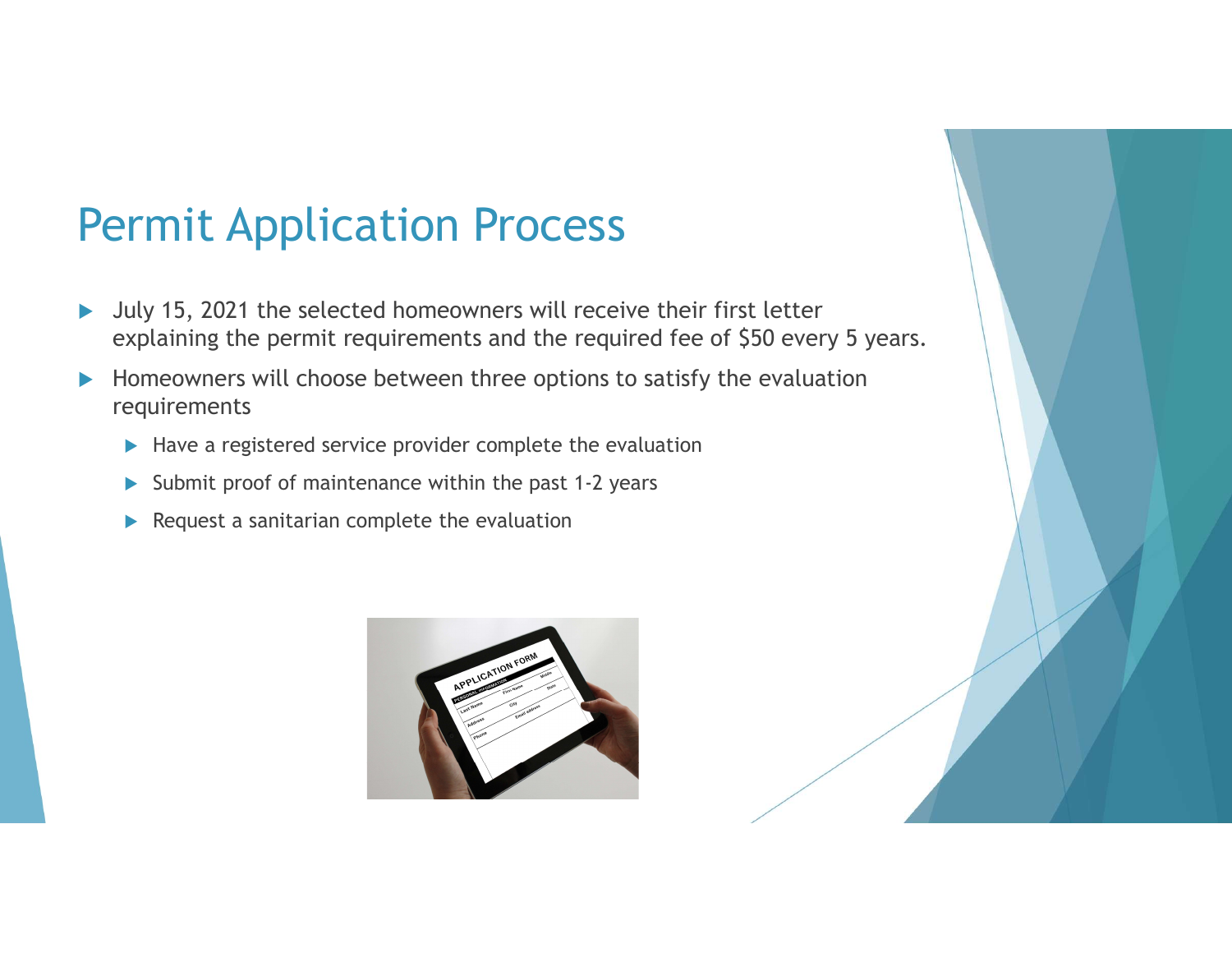#### Evaluations

- $\blacktriangleright$  Evaluations will be completed throughout the year when the ground is not frozen or saturated
- ▶ They will be visual evaluations of the system's tank, secondary treatment, and outlet (when applicable)
- If a public health nuisance is observed, VWCGHD will work with the homeowner to resolve the issue



#### **Septic Tank**

Please note: The number of compartments in a septic tank vary by state and region.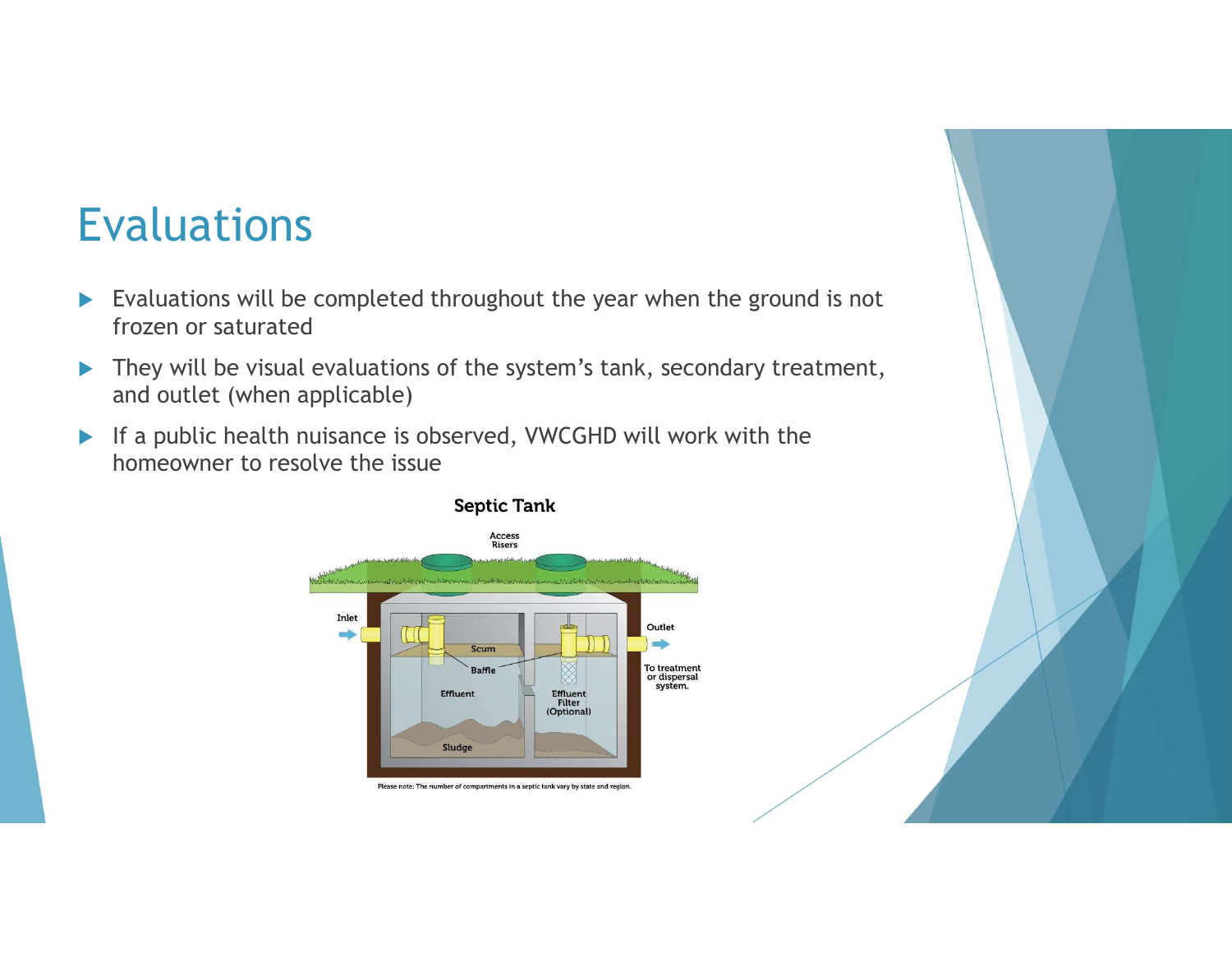#### Permit

- After the evaluation is completed, the homeowner will then receive the following in the mail:
	- $\blacktriangleright$  Evaluation sheet with recommendations
	- $\blacktriangleright$  Permit for 5 years
		- Evaluations completed this year will have a permit period that will expire in 2027
	- $\blacktriangleright$  Homeowner education information sheets